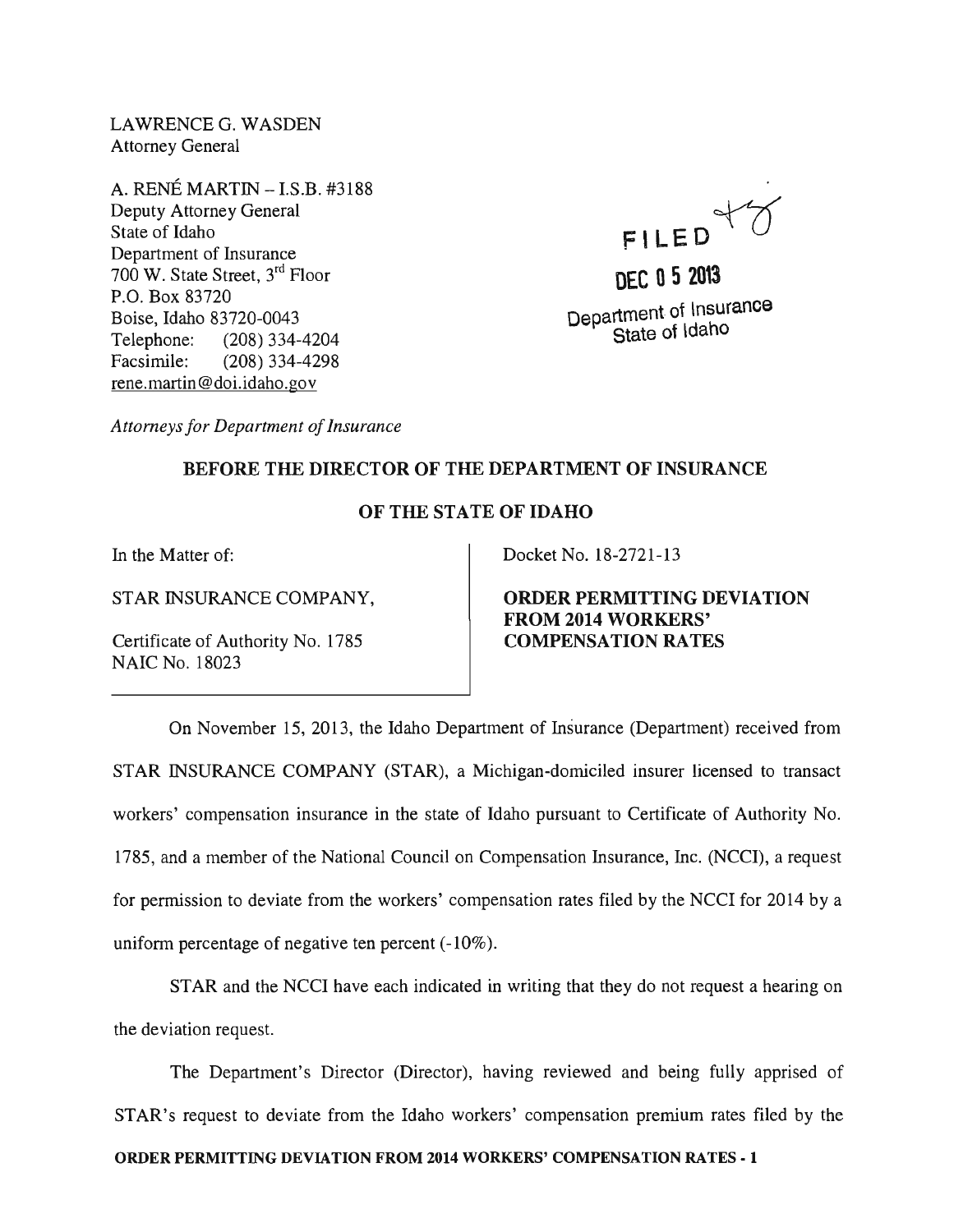NCCI for 2014, and the requirements of Idaho Code § 41-1614, has determined that the requested rate deviation is justified.

NOW, THEREFORE, IT IS HEREBY ORDERED, pursuant to Idaho Code § 41-1614, that STAR's request for a uniform percentage deviation of negative ten percent  $(-10\%)$  from the workers' compensation rates filed by the NCCI for 2014, exclusive of terrorism rates, is GRANTED. This deviation from the Idaho workers' compensation premium rates filed by the NCCI for 2014 shall take effect on January 1, 2014, and shall remain in effect for one year from that date unless terminated sooner with the approval of the Director.

DATED this  $4\pi$ <sup>04</sup> day of December, 2013.

STATE OF IDAHO DEPARTMENT OF INSURANCE

Ullian Jul **WILLIAM** 

**Director**